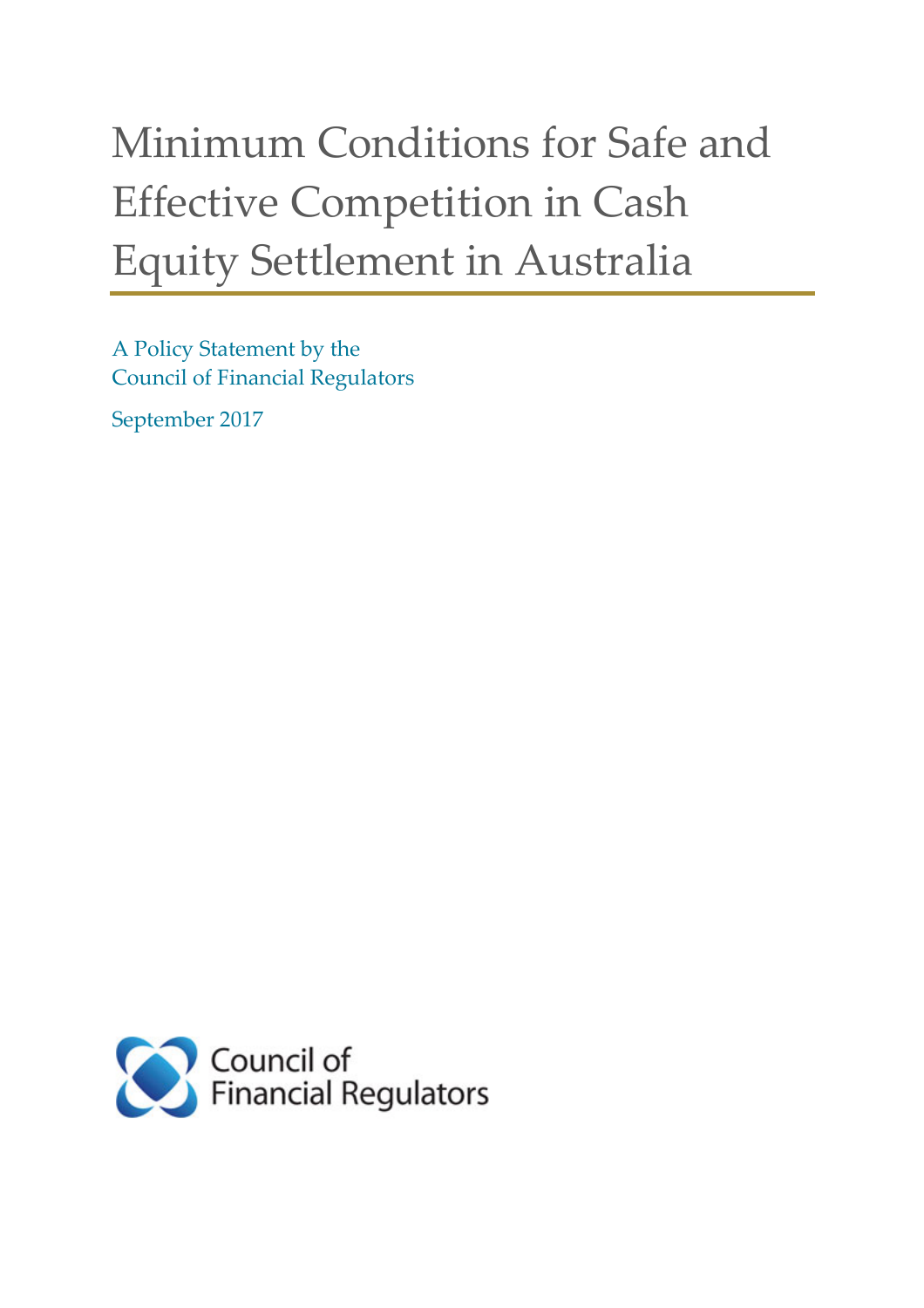© Australian Prudential Regulation Authority, Australian Securities and Investments Commission, Reserve Bank of Australia and the Department of the Treasury 2017. All rights reserved.

The contents of this publication shall not be reproduced, sold or distributed without the prior consent of the Australian Prudential Regulation Authority, Australian Securities and Investments Commission, Reserve Bank of Australia and the Department of the Treasury.

ISBN 978-0-6480470-3-2 (Online)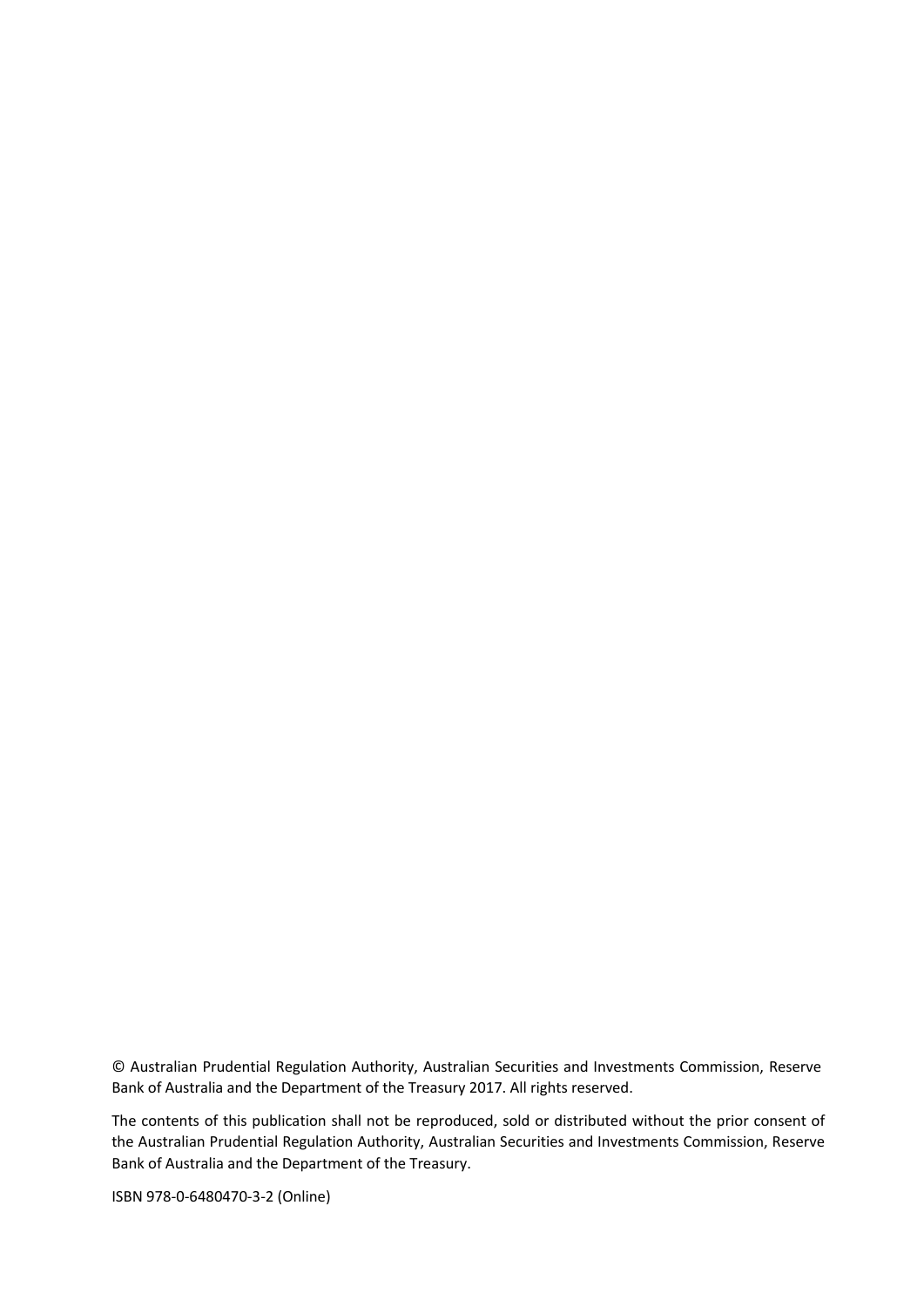# Background

 $\overline{a}$ 

In March 2016, the Government endorsed the recommendations of a review of competition in clearing cash equities in Australia carried out by the Council of Financial Regulators (CFR) and the Australian Competition and Consumer Commission (ACCC) – together, the Agencies. Importantly, the Government's endorsement included a policy stance of openness to competition. The conclusions from that review are set out in the Agencies' report, *Review of Competition in Clearing Australian Cash Equities: Conclusions (the Conclusions).*<sup>1</sup>

As per the recommendations from the Conclusions, the CFR released two policy statements in October 2016: *Regulatory Expectations for Conduct in Operating Cash Equity Clearing and Settlement Services in Australia* (Regulatory Expectations) and *Minimum Conditions for Safe and Effective Competition in Cash Equity Clearing in Australia* (the Minimum Conditions (Clearing)).2

These policy statements were developed with reference to the prevailing market structure in settlement – in which there is a sole provider of settlement services. However, the Agencies considered it appropriate to explore the prospect of competition emerging in settlement and the need for additional policy guidance to support safe and effective competition, should it emerge.

For this purpose, the Agencies released a consultation paper on Safe and Effective Competition in Cash Equity Settlement in Australia in March 2017.<sup>3</sup> The Agencies also met with a number of interested parties to discuss their views on the prospect of competition and the need for policy guidance.

Feedback received from stakeholders during consultation acknowledged that the prospect of competition in settlement had increased, but also highlighted some of the barriers to entry, as well as some potential risks, cost and efficiency implications of competition in settlement.<sup>4</sup>

Accordingly, to address the identified barriers and risks, the Agencies have undertaken to set out Minimum Conditions for Safe and Effective Competition in Cash Equity Settlement in Australia (Minimum Conditions (Settlement)). The Minimum Conditions (Settlement) apply when the same equity security can be settled in more than one Security Settlement Facility (SSF).

The Minimum Conditions (Settlement) aim to give prospective providers of settlement services sufficient clarity as to the measures that the Australian Securities and Investments Commission (ASIC) and the Reserve Bank of Australia (the Bank) would require be taken before they could advise in favour of a licence application. This should assist in establishing the business case for any competing provider. In addition to meeting existing licensing requirements under the *Corporations Act 2001* (the Corporations Act), any licence applicant would be expected to demonstrate that it could viably provide services in this market in a manner consistent with the Minimum Conditions (Settlement).

2 The Minimum Conditions (Clearing) is available at < https://www.cfr.gov.au/publications/cfrpublications/2016/minimum-conditions-safe-effective-cash-equity/pdf/policy-statement.pdf>; The Regulatory Expectations are available at <https://www.cfr.gov.au/publications/cfr-publications/2016/regulatory-expectations-policy-statement/pdf/policystatement.pdf>.

<sup>1</sup> The Conclusions and the Government's response are available at <http://www.treasury.gov.au/ConsultationsandReviews/Consultations/2015/Review-of-competition-in-clearing-Australian-cash-equities>.

<sup>3</sup> The consultation is available at <https://www.cfr.gov.au/publications/consultations/safe-and-effective-competition-incash-equity-settlement-in-australia/index.html>.

<sup>4</sup> A more detailed summary of the feedback received is available in the Agencies' report: Safe and Effective Competition in Cash Equity Settlement in Australia: Response to Consultation, available at <https://www.cfr.gov.au/publications/cfr-publications/2017/safe-effective-competition-response/pdf/response-toconsultation.pdf>.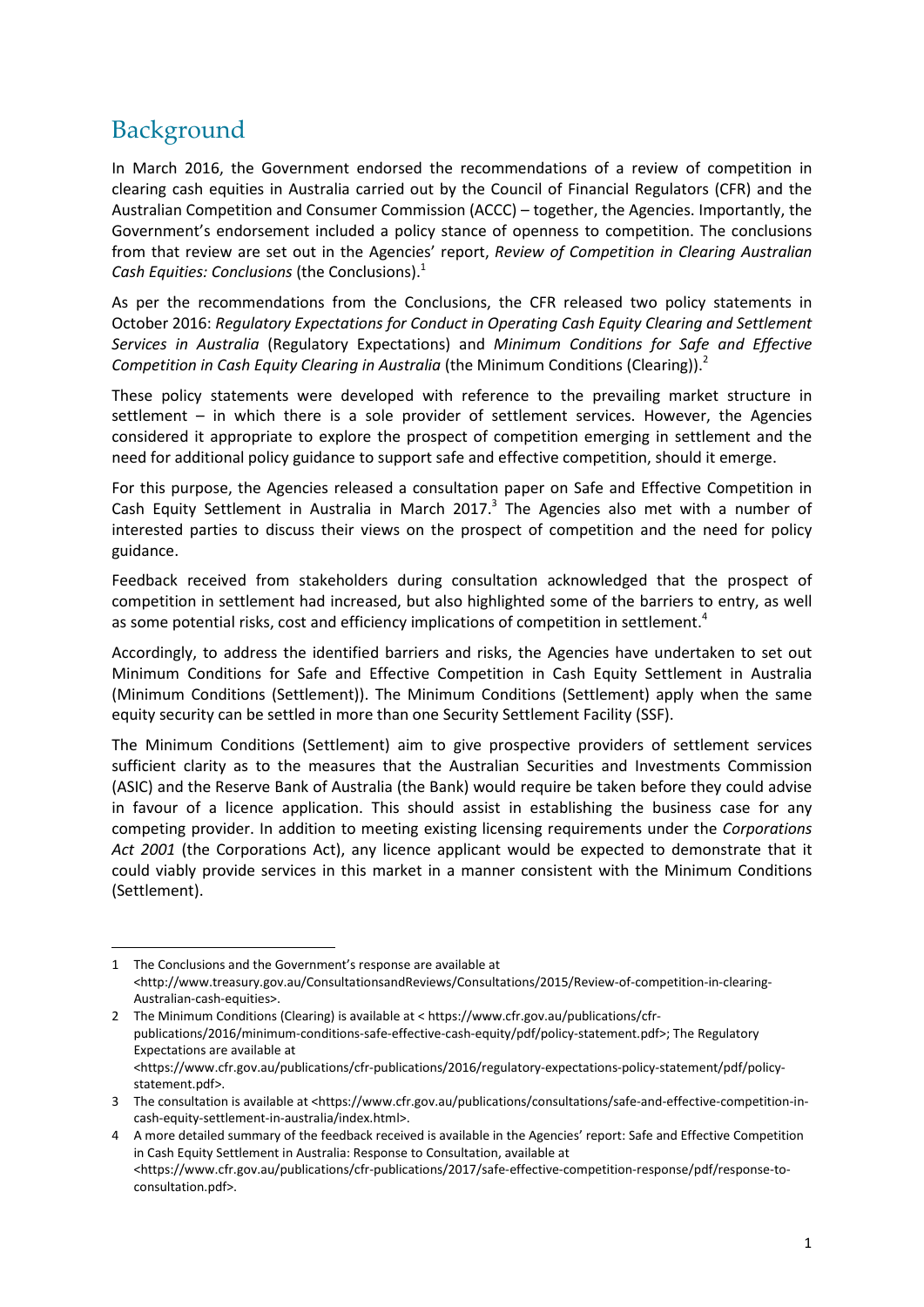Some aspects of the Minimum Conditions (Settlement) are not enforceable under the existing regulatory framework (such as access by a competing clearing and settlement (CS) facility on transparent, non-discriminatory, and fair and reasonable terms). Nevertheless, the Agencies expect that service providers of settlement services will operate in a manner that is consistent with the Minimum Conditions (Settlement).

The Agencies will work with the Government to fully implement the Minimum Conditions (Settlement) through legislative changes. It is proposed that the legislative changes will include provisions that:

- allow the relevant regulators to implement and enforce the Minimum Conditions (Settlement) through the use of a rule-making power; and
- grant the ACCC power to arbitrate disputes regarding access to services (including data).

The proposed legislative framework to implement in full the Minimum Conditions (Settlement) would set out the relevant high-level requirements, leaving the relevant regulators to impose any specific obligations at a later stage through the use of the rule-making powers.

Given the importance of the Minimum Conditions (Settlement) in ensuring that competition does not adversely affect financial stability or effective market functioning, ASIC and the Bank would be unable to advise in favour of a licence application from a potential competitor until these legislative measures had been implemented. Consistent with the position of openness to competition, however, ASIC and the Bank would be prepared to engage with any potential entrant in the interim and commence consideration of a licence application, should one be submitted. In the event that a committed competitor submits an application for a CS facility licence, consistent with past practice, a public consultation on the potential effects of the applicant's services on the market may be conducted by the relevant agency, in order to ensure that any potential risks have been adequately dealt with by stakeholders and the regulators.

To the extent possible, ASIC, in consultation with the Bank, would offer guidance to a prospective competitor on potential specific requirements before the submission of a licence application. However, detailed specific requirements would not be articulated or implemented until such time as a committed competitor emerged, or was likely to emerge.

Accordingly, ASX may not be required to make operational changes to accommodate competition until such time as a competing SSF committed to entry. However, at the same time, the technological design of ASX's CS infrastructure should not raise barriers to entry or otherwise seek to frustrate access to data or services that are necessary for the provision of settlement services by a competing service provider. ASIC and the ACCC have a particularly strong interest in this outcome being delivered.

The Agencies expect to review the Minimum Conditions (Settlement) periodically, including in the event of material changes to the operating environment or market structure for these services.

## **Minimum Conditions for Safe and Effective Competition in Settlement**

The Minimum Conditions (Settlement) relate to the following.

- 1. Adequate regulatory arrangements:
	- (a) Rigorous oversight against the Financial Stability Standards and other requirements under the Corporations Act
	- (b) Application of the CFR's framework for regulatory influence over cross-border CS facilities
	- (c) *Ex ante* wind-down plans and associated commitments
	- (d) Appropriate arrangements for certainty of securities transfer and administration.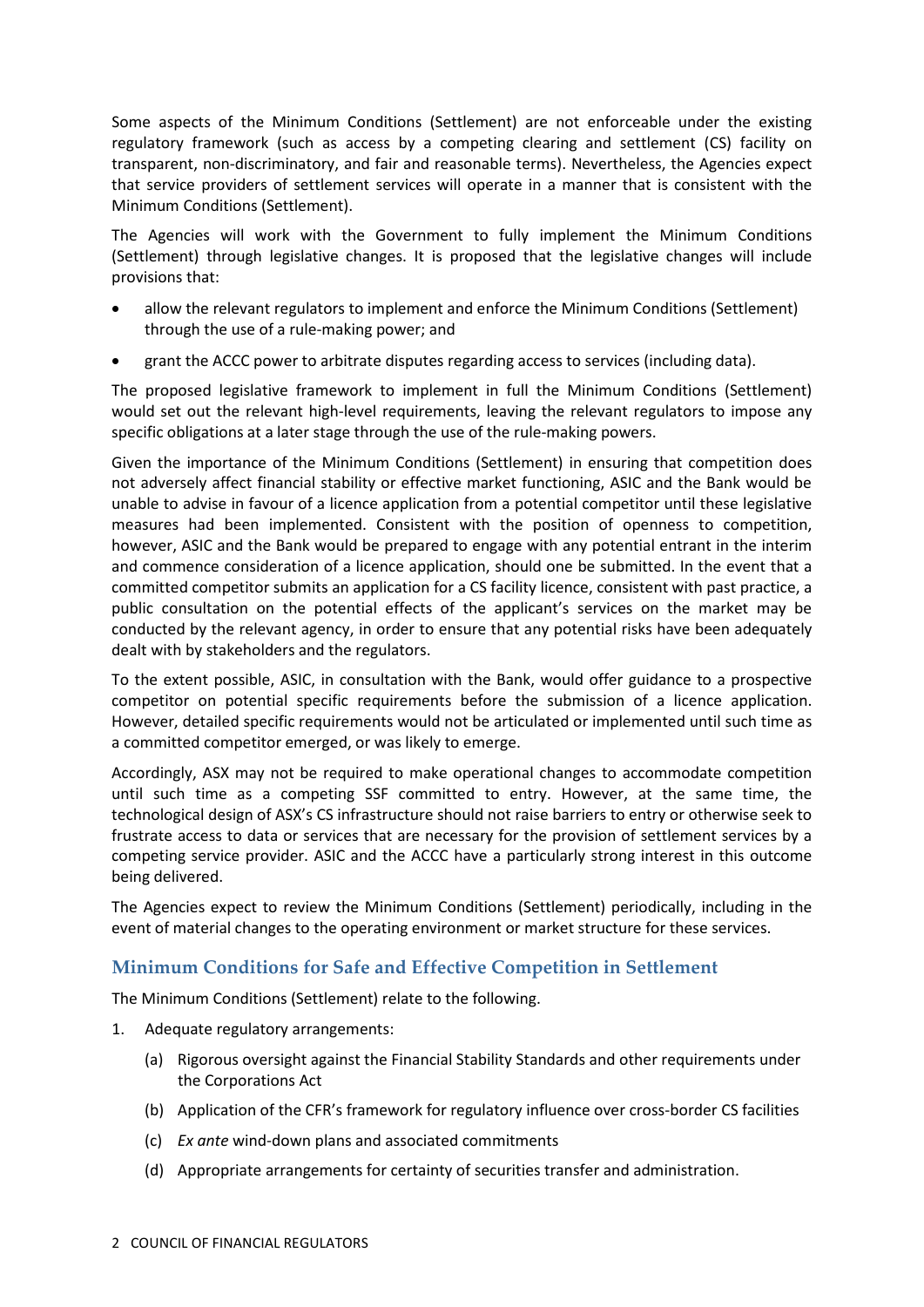- 2. Access on transparent, non-discriminatory, and fair and reasonable terms.
- 3. Appropriate links between competing SSFs.
- 4. Appropriate regulatory arrangements for oversight of Primary and Secondary Markets.

Each of the minimum conditions identified above is considered in greater detail in the remainder of this policy statement.

#### **1. Adequate Regulatory Arrangements**

#### **(a) Rigorous oversight against the Financial Stability Standards and other requirements under the Corporations Act**

The Corporations Act gives ASIC and the Bank responsibility for the regulation of CS facility licensees. The Bank is responsible for determining financial stability standards for licensed CS facilities and assessing compliance by those facilities with those standards and their obligation to do all other things necessary to reduce systemic risk, to the extent that it is reasonably practicable to do so. The Bank's *Financial Stability Standards for Securities Settlement Facilities* (SSF Standards) are aligned with the financial stability-related requirements of the CPMI-IOSCO Principles for Financial Market Infrastructure (PFMI), which establish an international benchmark for the risk management and operational standards of CS facilities.<sup>5</sup> ASIC is responsible for ensuring CS facilities comply with other obligations under the Corporations Act, as elaborated in ASIC's Regulatory Guide 211: Clearing and Settlement Facilities: Australian and Overseas Operators (RG211).<sup>6</sup>

The Bank and ASIC consider that equivalent application of the regulatory framework across competing SSFs should limit any scope for competition on the basis of less onerous risk controls, such that the market continues to function in a safe and effective manner.

Application of the existing regulatory framework for CS facilities in a multi-SSF environment is also expected to be sufficient to address any additional risks to central counterparties, for example from mismatches in timing of settlement across SSFs and 'un-netting' of trades during the settlement process.

#### **(b) Application of the CFR's framework for regulatory influence over cross-border CS facilities**

If a SSF was seeking to leverage existing capabilities in overseas markets, ASIC and the Bank's supervisory approach would be guided by the CFR's Regulatory Influence Framework.<sup>7</sup> This is a framework for ensuring that Australian regulators have sufficient influence over overseas providers of CS services in the Australian market to support domestic policy objectives.

One measure under the Regulatory Influence Framework, which would apply primarily where a CS facility was both systemically important in Australia and had a strong domestic connection, is the requirement to incorporate locally and seek a domestic CS facility licence. As articulated in the Regulatory Influence Framework, a competing SSF that settles Australian securities would almost certainly have a strong domestic connection as it would operate in a primarily domestic market, perhaps with a high level of domestic retail participation. The Agencies consider this to be an

**.** 

<sup>5</sup> The PFMI, published by the Committee on Payment and Settlement Systems (now known as the Committee on Payments and Market Infrastructures (CPMI) and the International Organization of Securities Commissions is available at [<http://www.bis.org/cpmi/info\\_pfmi.htm>](http://www.bis.org/cpmi/info_pfmi.htm). The SSF Standards is available at <http://www.rba.gov.au/payments-and-infrastructure/financial-market-

infrastructure/clearing-and-settlement-facilities/standards/securities-settlement-facilities/2012/>.

<sup>6</sup> ASIC's Regulatory Guide 211 is available at <http://asic.gov.au/regulatory-resources/find-a-document/regulatoryguides/rg-211-clearing-and-settlement-facilities-australian-and-overseas-operators/>.

<sup>7</sup> The CFR's framework for ensuring appropriate influence over cross-border clearing and settlement facilities (the Regulatory Influence Framework) is available at <http://www.treasury.gov.au/ConsultationsandReviews/ Consultations/2012/cross-border-clearing>.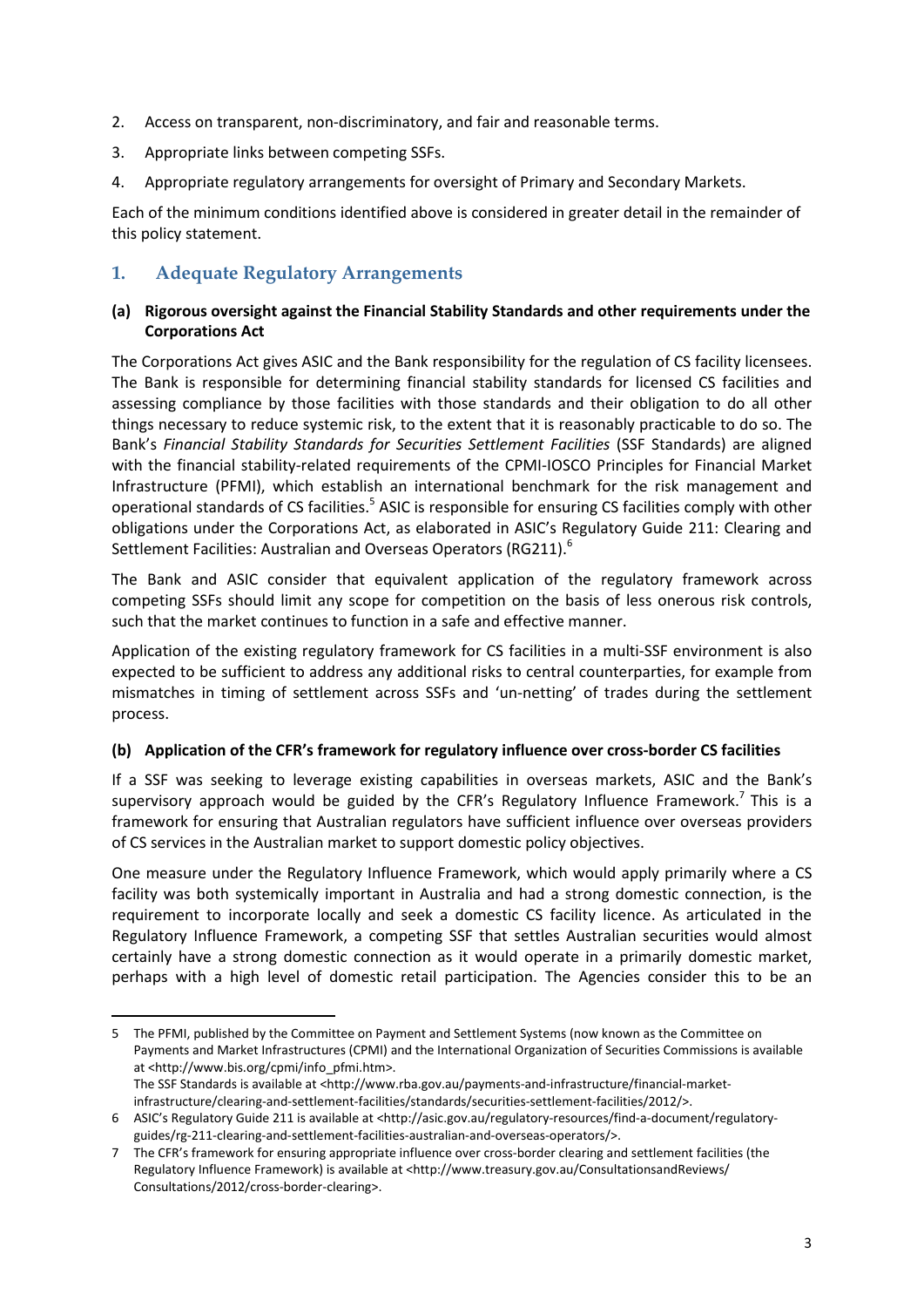integral part of the Minimum Conditions (Settlement), at least until ASIC and the Bank are comfortable with the arrangements for cross-border coordination and management of financial market infrastructure recovery and resolution.

#### **(с)** *Ex ante* **wind-down plans and associated commitments**

Since a commercially driven exit of an SSF in a competitive environment could disrupt activity in the segment of market activity that it settled, the Agencies see a case to include measures aimed at mitigating such market disruption within the Minimum Conditions (Settlement).

In particular, all competing SSFs – including the incumbent and any new entrants – could be required to commit *ex ante* to a notice period of at least one year before any planned exit from the market. This should be supported by ring-fenced capital sufficient to cover any operating expenses for the duration of the notice period, as well as clearly articulated wind-down plans.

Similar to the Minimum Conditions (Clearing), this condition would be more stringent than the requirements for orderly wind-down envisaged in the SSF Standards; Standard 12 on general business risk requires that 'at a minimum, a securities settlement facility should hold, or have legally certain access to, liquid net assets funded by equity equal to at least six months of current operating expenses'. The Bank considers this difference to be appropriate, as this condition is intended to provide for a planned exit for commercial reasons, while SSF Standard 12 seeks to protect against exit due to the crystallisation of business risk.

#### **(d) Appropriate arrangements for certainty of securities transfer and administration**

Each SSF, in compliance with the Corporations Act, will have its own operating rules reflecting the settlement facility service it operates and other services it provides. The operating rules of a SSF, along with the operating rules of the listing market for the issuer, may govern the registration of legal title to, and in some cases administration of, securities in respect of which the SSF provides settlement services. Where there are competing SSFs, a registry acting on behalf of an issuer may be subject to requirements imposed by more than one SSF. For example, there may be circumstances under which registries, acting on behalf of issuers, receive instructions from competing SSFs relating to the same listed security. The registry will need to determine how to prioritise those instructions and ensure the resulting change of title to the securities is legally certain, which may be challenging in situations where the registry is not able to comply with, or reconcile the requirements imposed on it by, competing SSFs.

Accordingly, the Agencies consider that, in the event of a competing SSF emerging, there is a case for the relevant agency to have the ability, if required, to put in place regulatory arrangements to support certain aspects of the legal relationship between competing SSFs, registries and issuers. Such regulatory arrangements might involve prescribing protocols, rules or regulations setting out common principles for the transfer, registration and administration of securities.

## **2. Access on Transparent, Non-discriminatory, and Fair and Reasonable Terms**

To address concerns regarding access to services (including data) necessary for the provision of settlement services by a competing SSF, the Agencies consider it appropriate that CS service providers be required to facilitate access to services (including data) on a transparent and nondiscriminatory basis with terms and conditions, including price, that are fair and reasonable. For example, ASX is expected to comply with this requirement with respect to providing services (including data) necessary for the provision of settlement services by a competing service provider, and vice versa.

This is consistent with the Regulatory Expectations, which deal with access to the incumbent service provider's monopoly CS services. The relevant provisions in the Regulatory Expectations explicitly address access on transparent, non-discriminatory, and fair and reasonable terms should a